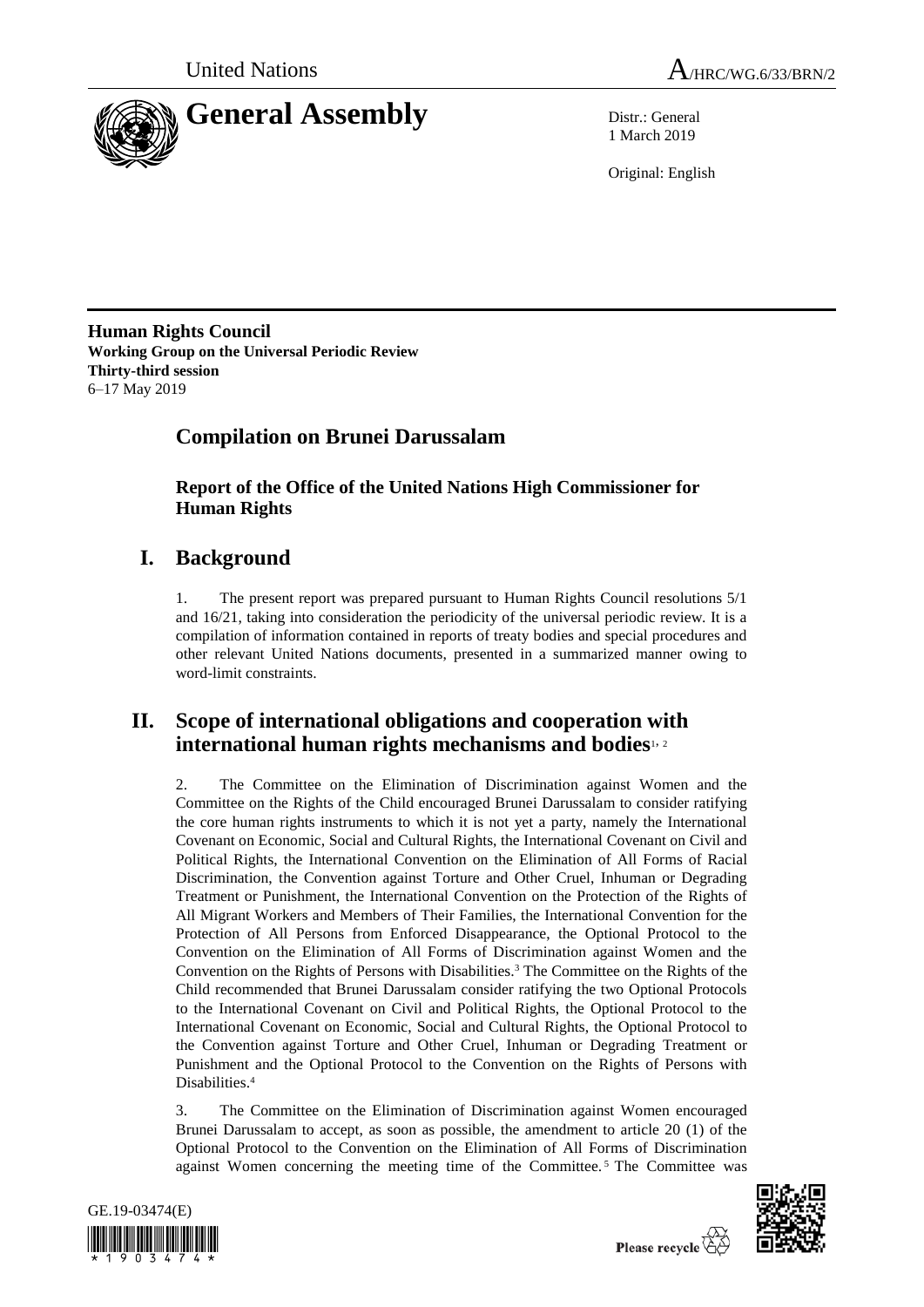concerned that Brunei Darussalam had not ratified the Equal Remuneration Convention, 1951 (No. 100) or the Discrimination (Employment and Occupation) Convention, 1958 (No. 111) and recommended that it ratify both conventions <sup>6</sup> and the Domestic Workers Convention, 2011 (No. 189)<sup>7</sup> without delay, and consider ratifying other relevant international conventions.<sup>8</sup> The Committee on the Rights of the Child recommended that Brunei Darussalam ratify the Protocol to Prevent, Suppress and Punish Trafficking in Persons, Especially Women and Children, supplementing the United Nations Convention against Transnational Organized Crime, and other relevant international instruments.<sup>9</sup> The same Committee recommended that Brunei Darussalam consider ratifying the Optional Protocol to the Convention on the Rights of the Child on the involvement of children in armed conflict and the Optional Protocol to the Convention on the Rights of the Child on a communications procedure.<sup>10</sup>

4. The United Nations High Commissioner for Refugees (UNHCR) recommended that Brunei Darussalam accede to the Convention relating to the Status of Refugees, of 1951, and its 1967 Protocol. <sup>11</sup> UNHCR and the Committee on the Rights of the Child recommended that Brunei Darussalam accede to the Convention relating to the Status of Stateless Persons, of 1954, and the Convention on the Reduction of Statelessness, of 1961.<sup>12</sup>

5. The United Nations Educational, Scientific and Cultural Organization (UNESCO) encouraged Brunei Darussalam to ratify the Convention on the Protection and Promotion of the Diversity of Cultural Expressions.<sup>13</sup>

6. The Committee on the Elimination of Discrimination against Women noted with concern the wish of Brunei Darussalam to retain its general reservation to the Convention on the Elimination of All Forms of Discrimination against Women that may be contrary to its Constitution and to the beliefs and principles of Islam. The Committee considered that the general reservation was impermissible under the Convention. The Committee strongly encouraged Brunei Darussalam to consider withdrawing or narrowing down its general reservation, including its reservation to article 9 (2) of the Convention.<sup>14</sup> UNHCR made a similar recommendation.<sup>15</sup>

7. The Committee on the Rights of the Child noted the partial withdrawal by Brunei Darussalam of its reservations to articles 20 (1) and (2) and 21 (a) of the Convention on the Rights of the Child and encouraged it to withdraw its reservations to articles 14, 20 (3) and 21 $(b)$ – $(e)$ .<sup>16</sup>

8. The Committee on the Elimination of Discrimination against Women urged Brunei Darussalam to give priority attention to the implementation of its concluding observations and recommendations. <sup>17</sup> The Committee on the Rights of the Child made a similar observation in respect of its recommendations.<sup>18</sup>

9. The Committee on the Rights of the Child recommended that Brunei Darussalam cooperate with, inter alia, the Association of Southeast Asian Nations Commission on the Promotion and Protection of the Rights of Women and Children.<sup>19</sup>

## **III. National human rights framework**<sup>20</sup>

10. The Committee on the Elimination of Discrimination against Women and the Committee on the Rights of the Child remained concerned that no progress had been made towards establishing an independent national human rights institution. They recommended that Brunei Darussalam establish an independent institution, in accordance with the principles relating to the status of national institutions for the promotion and protection of human rights (the Paris Principles). <sup>21</sup> The Committee on the Rights of the Child recommended that Brunei Darussalam seek technical cooperation from, inter alia, the Office of the United Nations High Commissioner for Human Rights (OHCHR) and the United Nations Children's Fund (UNICEF). 22

11. While noting the establishment in 2008 of the National Council on Social Issues, the Committee on the Rights of the Child recommended that Brunei Darussalam ensure that the Council was provided with a clear mandate, and the human, technical and financial resources necessary for its effective operation.23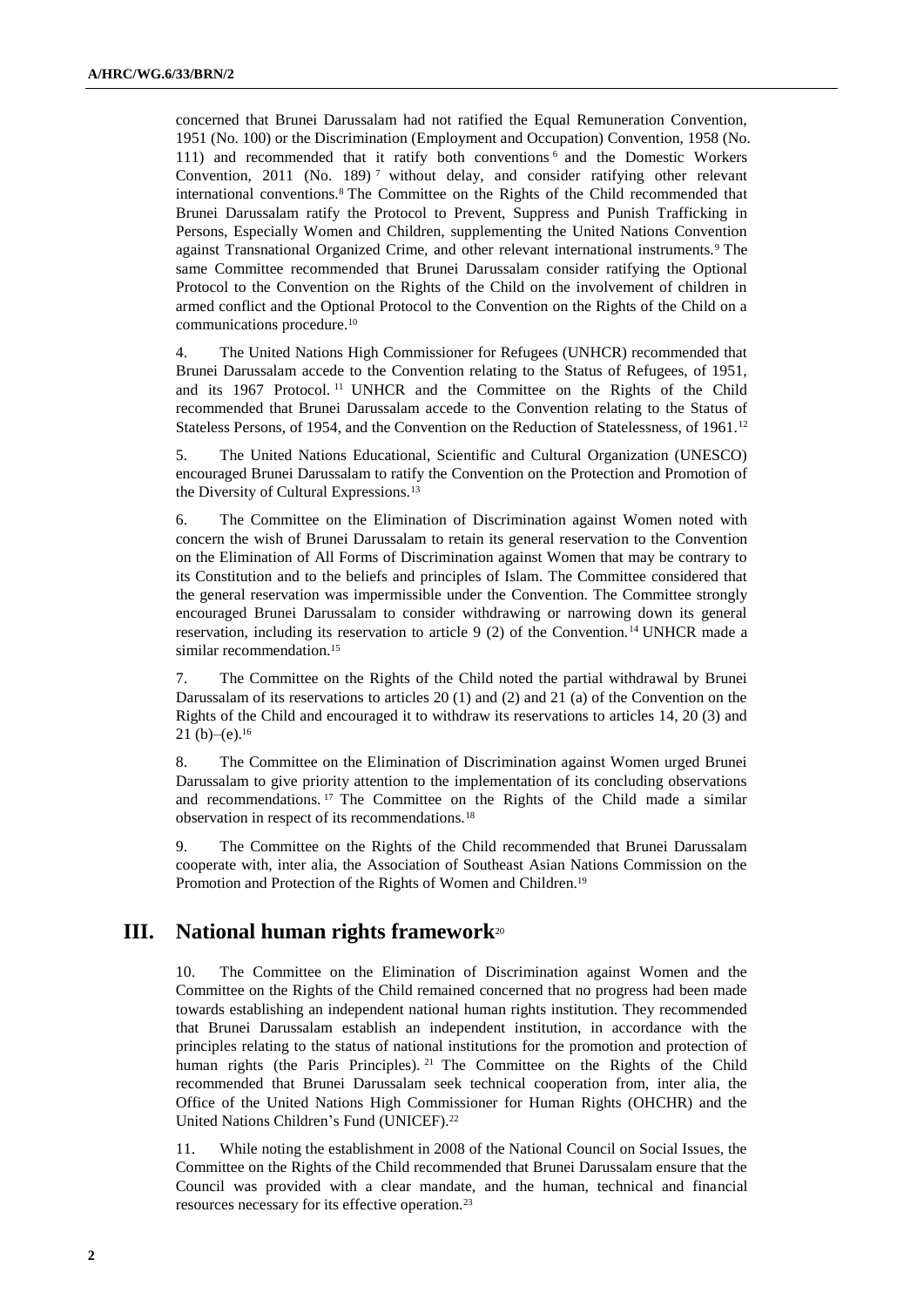12. The same Committee welcomed the adoption of the long-term development framework under *Wawasan Brunei 2035* (Brunei Vision 2035), which set out eight strategies relating to various sectors. However, it was concerned at the absence of a specific comprehensive policy and strategy on children's rights encompassing all areas covered by the Convention. It recommended that Brunei Darussalam prepare a comprehensive policy on children, and develop a strategy that included the elements necessary for its implementation and that was supported by sufficient resources.<sup>24</sup>

13. The Committee remained concerned at the lack of reliable disaggregated data, the lack of coordination and collaboration among government agencies in data collection and the inadequate technical capabilities for data collection, analysis and reporting. It urged Brunei Darussalam to expeditiously improve the system. It recommended that Brunei Darussalam take into account the conceptual and methodological framework set out in the OHCHR report entitled *Human Rights Indicators: A Guide to Measurement and Implementation* and that it strengthen its technical cooperation with, inter alia, UNICEF and regional mechanisms.<sup>25</sup>

14. The Committee urged Brunei Darussalam to strengthen its efforts to disseminate the Convention on the Rights of the Child and sensitize the public in general, and children, including those in rural areas and in vulnerable situations, about the rights of children, and to seek technical assistance from, inter alia, OHCHR, UNICEF and UNESCO.<sup>26</sup>

15. UNESCO strongly encouraged the promotion of human rights education, especially on children's rights, and its integration into national curricula – as this was at a low level in the country and represented a major challenge.<sup>27</sup>

16. The Committee on the Rights of the Child noted the country's efforts to strengthen its cooperation with civil society. However, concerned that coordination remained weak, it called upon Brunei Darussalam to systematically involve communities and civil society in the planning, implementation, monitoring and evaluation of policies, plans and programmes.<sup>28</sup>

## **IV. Implementation of international human rights obligations, taking into account applicable international humanitarian law**

#### **A. Cross-cutting issues**

#### **1. Equality and non-discrimination**<sup>29</sup>

17. Concerned at the absence of a definition of discrimination in national legislation, the Committee on the Elimination of Discrimination against Women recommended that Brunei Darussalam incorporate into its Constitution or other relevant legislation a definition of discrimination against women, encompassing both direct and indirect discrimination in both the public and the private spheres, in line with article 1 of the Convention.<sup>30</sup>

18. While noting the efforts of Brunei Darussalam to combat discrimination, the Committee on the Rights of the Child reiterated its previous concern that discrimination against certain groups of children, particularly girls, children with disabilities, children belonging to ethnic and religious minorities, lesbian, gay, bisexual, transgender and intersex children and stateless children, still existed in practice. It urged Brunei Darussalam to adopt a comprehensive strategy, including awareness-raising, for the elimination of gender stereotypes and of de jure and de facto discrimination against all groups of children in marginalized and disadvantaged situations, as well as against girls.<sup>31</sup>

19. The same Committee was gravely concerned at insufficient measures taken to change the prevalent gender stereotypes concerning the roles of women and girls in the family, and to eradicate norms and practices discriminating against women and girls. It urged Brunei Darussalam to ensure that mothers and fathers shared equally the parental responsibility for their children, and to revise without delay the Syariah Penal Code Order 2013 (sharia code) which discriminated against women and girls and negatively affected

**3**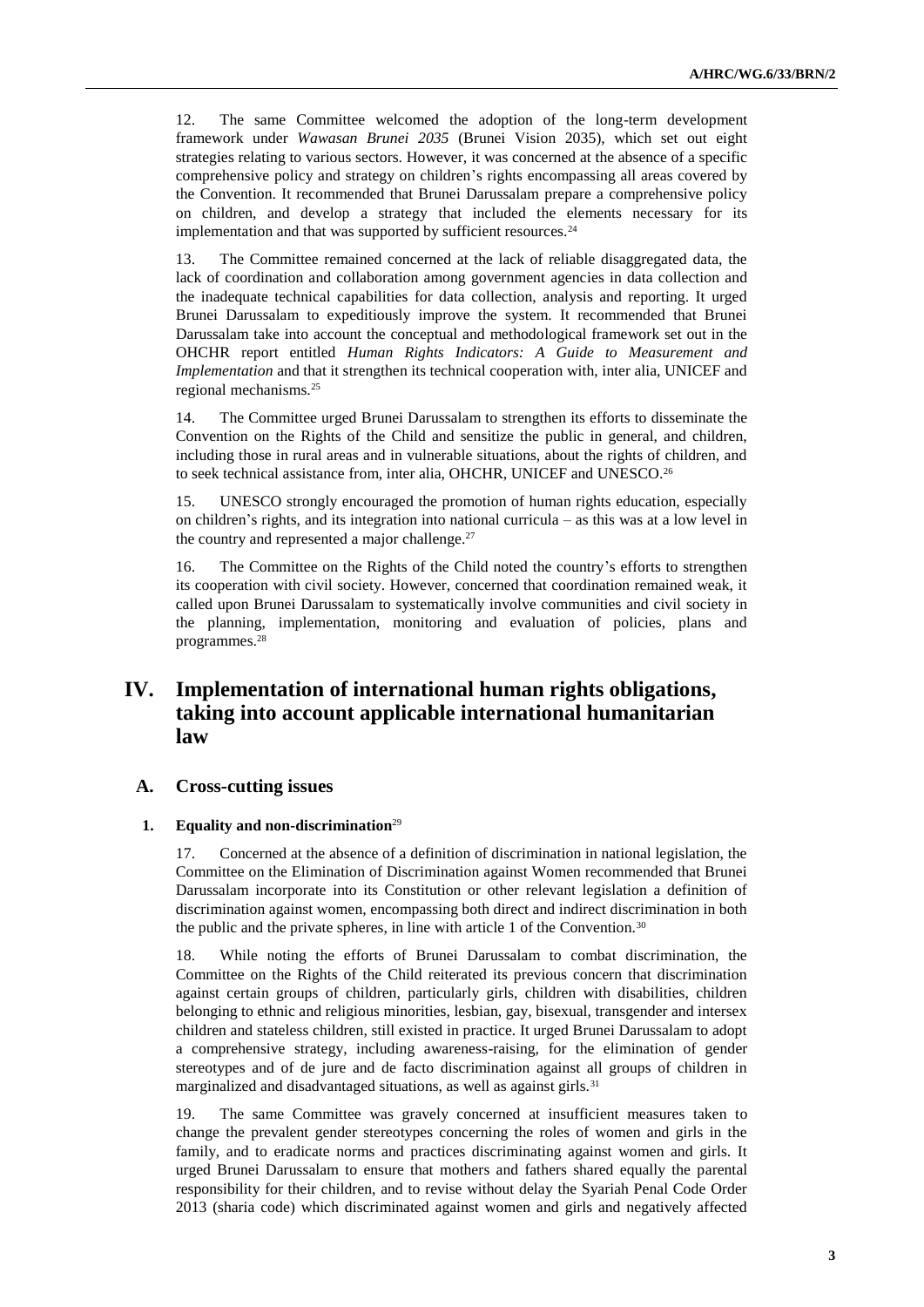children.<sup>32</sup> The Committee on the Elimination of Discrimination against Women also urged Brunei Darussalam to immediately review the sharia code with a view to repealing its direct and indirect discriminatory provisions affecting women.<sup>33</sup>

#### **2. Development and human rights**<sup>34</sup>

20. The Committee on the Elimination of Discrimination against Women called for the integration of a gender perspective, in accordance with the provisions of its Convention, into all efforts aimed at the achievement of the post-2015 development framework.<sup>35</sup>

### **B. Civil and political rights**

#### **1. Right to life, liberty and security of person**<sup>36</sup>

21. The Committee on the Elimination of Discrimination against Women and the Committee on the Rights of the Child were gravely concerned at the restrictive interpretation by Brunei Darussalam of sharia law and at the adverse impact on women's human rights of the sharia code adopted in 2013 which, in its third phase of implementation, was to impose the death penalty by stoning for several "crimes", particularly adultery and extramarital relations (*zina*).<sup>37</sup> While noting that the same penalties applied to women and men, it was seriously concerned that women were disproportionately affected by punishment for "crimes" involving sex and were at a higher risk of being convicted of adultery and extramarital relations, owing to discriminatory investigative policies and provisions on the weighing of evidence. In particular, it noted with concern that women would face greater difficulty in collecting the evidence necessary to prove rape, meaning that the fear of being accused of *zina* was likely to prevent women from reporting rape.<sup>38</sup> The Committee on the Rights of the Child was also deeply concerned that the sharia code of 2013 prescribed capital punishment, hand-cutting and whipping of children for several crimes. It urged Brunei Darussalam to review it, to undertake law reform to eliminate all discrimination against children and to develop institutional capacity for the effective implementation of child-related laws.<sup>39</sup> It urged taking measures, including amendments to laws and awareness-raising campaigns.<sup>40</sup>

#### 2. **Administration of justice, including impunity, and the rule of law<sup>41</sup>**

22. The Committee on the Rights of the Child remained concerned about the lack of information regarding the practical implementation of the right of the child to express his or her views in judicial and administrative proceedings. It urged Brunei Darussalam to ensure the incorporation of that right into all laws, policies and programmes relating to children, particularly regarding the administration of justice, and to develop awareness-raising programmes to promote the meaningful and empowered participation of all children in judicial proceedings, school, the community, the family and alternative care settings.<sup>42</sup>

23. The same Committee reiterated its previous concern that the minimum age of criminal responsibility was very low (7 years). It also remained deeply concerned that no progress had been made towards abolishing the sentence of whipping for boys. Furthermore, it was concerned at the lack of adequate training for probation officers working with children. It urged Brunei Darussalam to bring its juvenile justice system fully into line with the Convention on the Rights of the Child and other relevant standards, raise without delay the minimum age of criminal responsibility to an internationally acceptable standard, abolish the sentence of whipping/flogging for boys, ensure that staff working with children, particularly probation officers, specialized judges, legal representatives and social workers, were provided with appropriate training, and seek technical assistance in the area of juvenile justice.<sup>43</sup>

#### **3. Fundamental freedoms and the right to participate in public and political life**<sup>44</sup>

24. The Committee on the Rights of the Child was deeply concerned that Brunei Darussalam imposed several measures limiting the observance of religions other than Islam, prohibiting public celebration of Christmas, Chinese New Year and other festivities, and providing for prosecution measures under section 209 (1) of the sharia code, which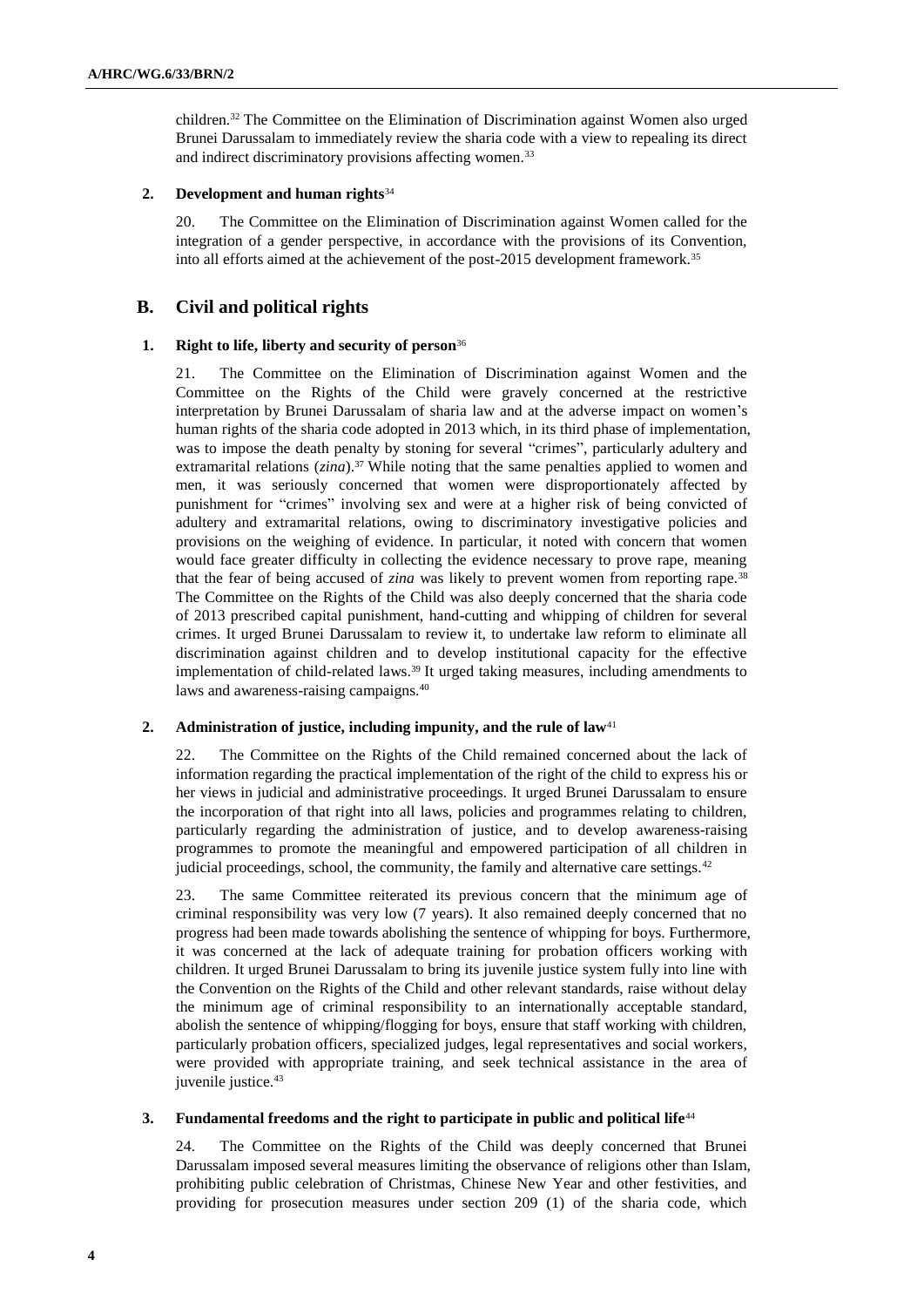constituted undue limitations on the right to freedom of thought, conscience and religion of children and disproportionally affected children belonging to religious minorities. It was also concerned that Islamic religious knowledge was taught as a mandatory subject in all schools and that children of other religions could not be exempted from that course. It urged Brunei Darussalam to amend its national legislation in order to guarantee effectively those rights and to combat intolerance on the grounds of religion or belief, to promote religious dialogue in society and to ensure that religious teachings promoted tolerance and understanding among all communities. It also urged Brunei Darussalam to revise its school curricula to exempt children belonging to religions other than Islam from the mandatory course on Islamic religious knowledge.<sup>45</sup>

25. UNESCO reported that the Constitution of Brunei Darussalam did not contain articles or provisions for freedom of expression or freedom of the press, which were restricted under various laws. It urged Brunei Darussalam to consider following up on the related rejected recommendations of the first universal periodic review cycle and to repeal or amend the Sedition Act and the Local Newspapers Order (1958/2001) so that they conformed with international human rights standards, and to halt prosecutions of individuals for possessing "seditious" material critical of the State and the royal family. It encouraged the Government to assess the appointment system for the broadcast licensing authority to ensure that that body was independent. It noted that article 500 of the Penal Code criminalized defamation with up to five years' imprisonment, and recommended decriminalizing defamation and placing it within a civil code that was in accordance with international standards.<sup>46</sup>

26. UNESCO noted that a freedom of information law did not currently exist. It encouraged Brunei Darussalam to introduce a law that was in accordance with international standards and to ensure progress on target 16.10 of the Sustainable Development Goals concerning public access to information and fundamental freedoms.<sup>47</sup>

#### **4. Prohibition of all forms of slavery**<sup>48</sup>

27. The Committee on the Elimination of Discrimination against Women noted with concern that laws on trafficking of women and girls did not address the issue systematically. It also noted with concern the criminalization of women in prostitution and the heavy prison sentences and fines imposed for their involvement. It recommended that Brunei Darussalam adopt a comprehensive law on trafficking; increase international, regional and bilateral cooperation with countries of origin, transit and destination; amend existing laws and regulations to decriminalize women in prostitution; adopt a comprehensive approach to address the phenomenon of prostitution; and provide exit programmes for women who wished to leave prostitution.<sup>49</sup>

28. The ILO Committee of Experts on the Application of Conventions and Recommendations was concerned that the explanations accompanying the Penal Code prohibition on procuring or offering children under the age of 18 years for prostitution or illicit intercourse referred to a "female under the age of 18 years" but that clients' use of children under 18 years for prostitution did not appear to be prohibited under the Code.<sup>50</sup> The Committee on the Rights of the Child was concerned at the lack of a proactive system to identify victims of trafficking, especially among vulnerable groups such as children in prostitution. The same Committee was also concerned that the use of children for prostitution and the procurement or offering of a child for pornography were not explicitly criminalized. <sup>51</sup> The Committee on the Rights of the Child and ILO recommended that Brunei Darussalam explicitly prohibit the use of children in prostitution, procurement and pornography, and prosecute and punish perpetrators; and strengthen its cooperation with South Asian countries to combat trafficking in children, and establish a comprehensive and systematic mechanism for disaggregated data collection.<sup>52</sup> The ILO Committee of Experts requested that the Government redouble its efforts to ensure the effective monitoring of the sale and trafficking of children.<sup>53</sup>

#### **5. Right to privacy and family life**<sup>54</sup>

29. The Committee on the Rights of the Child noted the introduction of the temporary foster care scheme, which provided for the placement of children deprived of a family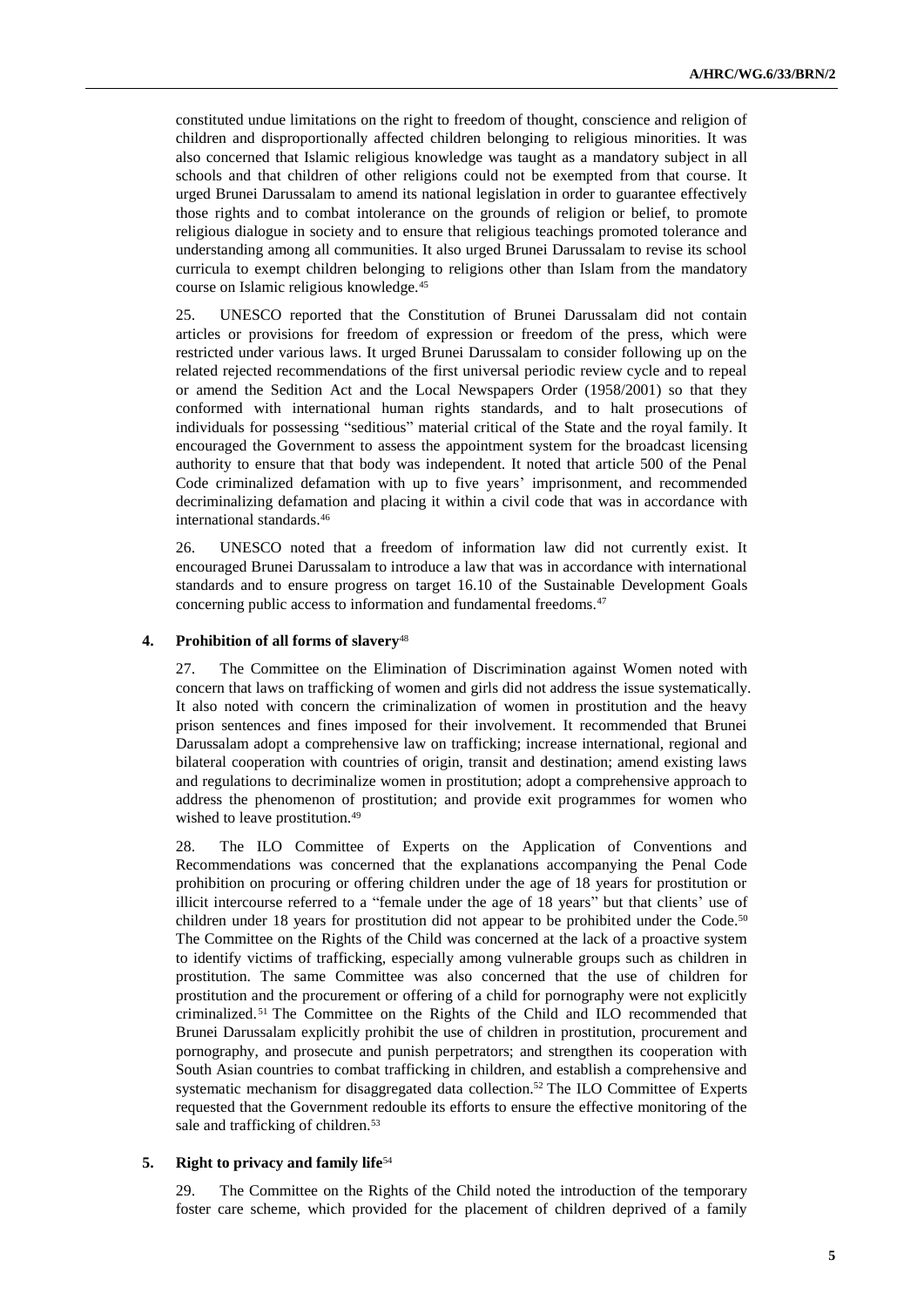environment with a foster family. It was, however, concerned about the lack of an independent complaint mechanism for children in care. It recommended that Brunei Darussalam support and facilitate family-based care for children wherever possible, monitor the quality of care therein, and ensure the allocation of adequate human, technical and financial resources to alternative care centres and relevant child protection services.<sup>55</sup>

### **C. Economic, social and cultural rights**

#### **1. Right to work and to just and favourable conditions of work**<sup>56</sup>

30. While appreciating the increased participation of women in the labour force, the Committee on the Elimination of Discrimination against Women was concerned at the persistent gender wage gap and the lack of a provision on equal pay for women and men for work of equal value in the Employment Order of 2009, and at continued segregation in the labour market. It recommended that Brunei Darussalam intensify its efforts to create an enabling environment for women to become economically more independent, adopt comprehensive legislation to combat discrimination and sexual harassment in the workplace, and guarantee equal pay for work of equal value.<sup>57</sup>

#### **2. Right to health**<sup>58</sup>

31. The Committee on the Elimination of Discrimination against Women and the Committee on the Rights of the Child were deeply concerned at the criminalization of abortion and the absence of exceptions in cases of rape or incest, and urged Brunei Darussalam to amend the Penal Code to decriminalize abortion.<sup>59</sup>

32. UNESCO was alarmed by the absence of sexual and reproductive health education.<sup>60</sup> The Committee on the Rights of the Child urged Brunei Darussalam to adopt a comprehensive sexual and reproductive health policy for adolescents; ensure that sexual and reproductive health education was part of the mandatory school curriculum and targeted at adolescent girls and boys, paying special attention to preventing early pregnancy and sexually transmitted infections; and develop and implement a policy to protect the rights of pregnant girls and adolescent mothers and their children and combat discrimination against them.<sup>61</sup>

33. The same Committee was concerned at the shortage of qualified local health personnel, which had a negative impact on the health of children. It recommended that Brunei Darussalam allocate sufficient financial and human resources to health services.<sup>62</sup>

34. The Committee recommended that Brunei Darussalam take measures to ensure that adolescents had access to mental health counselling services.<sup>63</sup>

35. While noting initiatives by Brunei Darussalam to combat child obesity, the Committee was concerned about the prevalence of obesity among children and recommended that Brunei Darussalam intensify its efforts in combating it.<sup>64</sup>

#### **3. Right to education**<sup>65</sup>

36. UNESCO noted that the Constitution, as amended in 2008, did not guarantee the right to education and did not specify the principle of non-discrimination. UNESCO was disappointed with the Strategic Plan 2018–2022 as it considered it poorly developed, and questioned how the Strategy's objectives and long-term outcomes could be achieved. Progress also needed to be made regarding the quality of teaching. UNESCO encouraged Brunei Darussalam to develop its legislative framework on education in order to guarantee the right to education for all and the principle of non-discrimination.<sup>66</sup>

37. The Committee on the Elimination of Discrimination against Women and UNESCO acknowledged the high literacy rate and the high level of enrolment of women and girls in tertiary education, while noting that national budget allocation for education remained relatively low, well below the international reference point encouraged in the 2030 Agenda for Sustainable Development. They were concerned, however, that women and girls continued to choose traditionally female-dominated fields of education and remained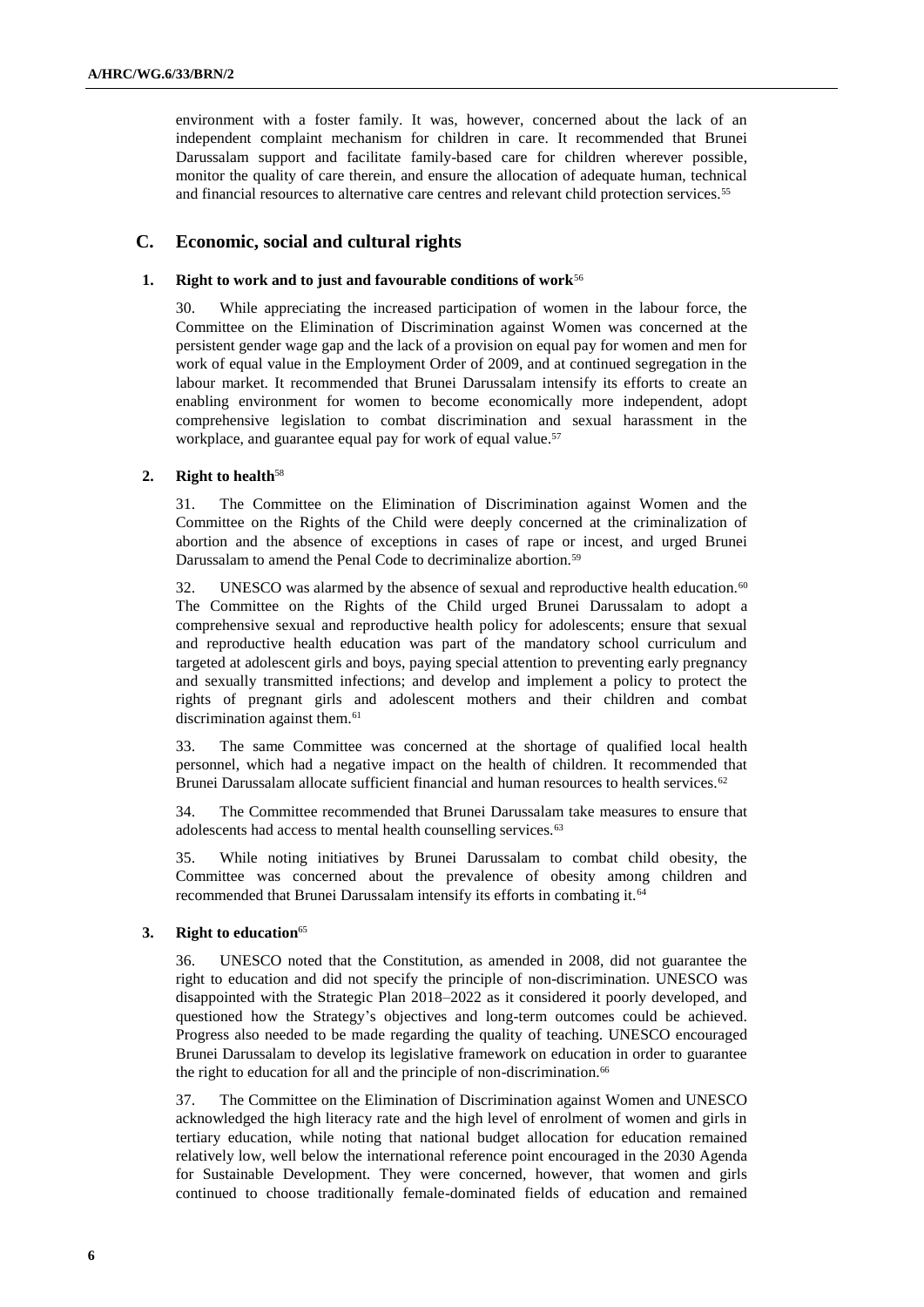underrepresented in technical and vocational education, and recommended that Brunei Darussalam eliminate the structural barriers to the enrolment of girls in non-traditional fields. <sup>67</sup> The Committee on the Elimination of Discrimination against Women also remained concerned about the persistence of some negative stereotypes against women in textbooks and curricula, and recommended that Brunei Darussalam give priority to eliminating these, and that it intensify efforts to review textbooks and curricula to eliminate any stereotypical images of the roles of women.<sup>68</sup> UNESCO had similar concerns.<sup>69</sup>

38. UNESCO was concerned at pervasive child labour, with poor enforcement of national legislation in this field. This inherently had some consequences on children's access to education. UNESCO urged Brunei Darussalam to address harmful practices such as child labour that had an impact on the right to education.<sup>70</sup>

39. The Committee on the Rights of the Child welcomed the adoption of the Compulsory Education Order 2007, which provided for nine years of compulsory education for all children. However, it was concerned that the human rights education provided in school curricula, in particular on children's rights, was not sufficient. Building on its previous recommendations, it urged Brunei Darussalam to include education on human rights, in particular children's rights, in school curricula on the development of and respect for human rights, tolerance and gender equality, and religious and ethnic minorities.<sup>71</sup>

## **D. Rights of specific persons or groups**

### **1. Women**<sup>72</sup>

40. The Committee on the Elimination of Discrimination against Women noted with concern the inadequate knowledge among all branches of the Government of the rights of women and of the concept of substantive equality of women and men. It recommended that Brunei Darussalam enhance women's awareness of their rights and of the remedies available to them to claim violations of their rights under the Convention on the Elimination of All Forms of Discrimination against Women, and ensure that the Convention was sufficiently known and applied by all branches of the Government, including the judiciary, as a framework for laws, court decisions and policies on gender equality and the advancement of women.<sup>73</sup>

41. The Committee was concerned that the focus on women in the context of the family might perpetuate discriminatory stereotypes and detract from the full advancement of women. It was also concerned about the lack of a coordinated gender mainstreaming strategy – including the use of gender-responsive budgeting in all public institutions, as well as adequate human and financial resources. It recommended that Brunei Darussalam develop a gender mainstreaming strategy and accord greater visibility, increased capacity and authority to the national machinery for the advancement of women by ensuring the provision of sufficient and sustainable budgetary allocations and adequate staff with the necessary technical capacity. It also recommended that this process include strengthening the capacity of all ministries and other government bodies to use the gender mainstreaming strategy effectively, particularly through training and capacity-building for all public officials, including law enforcement personnel.<sup>74</sup>

42. The Committee was concerned at the persistence of deep-rooted patriarchal attitudes that were reflected in women's academic and professional choices, and in their unequal position in the labour market and in marriage and family relations. It recalled that such stereotypes were also root causes of violence against women and was deeply concerned at the high prevalence of harmful practices against women. It urged Brunei Darussalam to put in place a comprehensive strategy with proactive and sustained measures targeted at women and men at all levels of society, including religious leaders, to eliminate stereotypes and patriarchal attitudes about the roles and responsibilities of women and men in the family and in society, and about harmful practices discriminating against women, in conformity with the Convention.<sup>75</sup>

43. The Committee was concerned at the absence of specific legislation on violence against women and on domestic violence, and that marital rape was not criminalized. It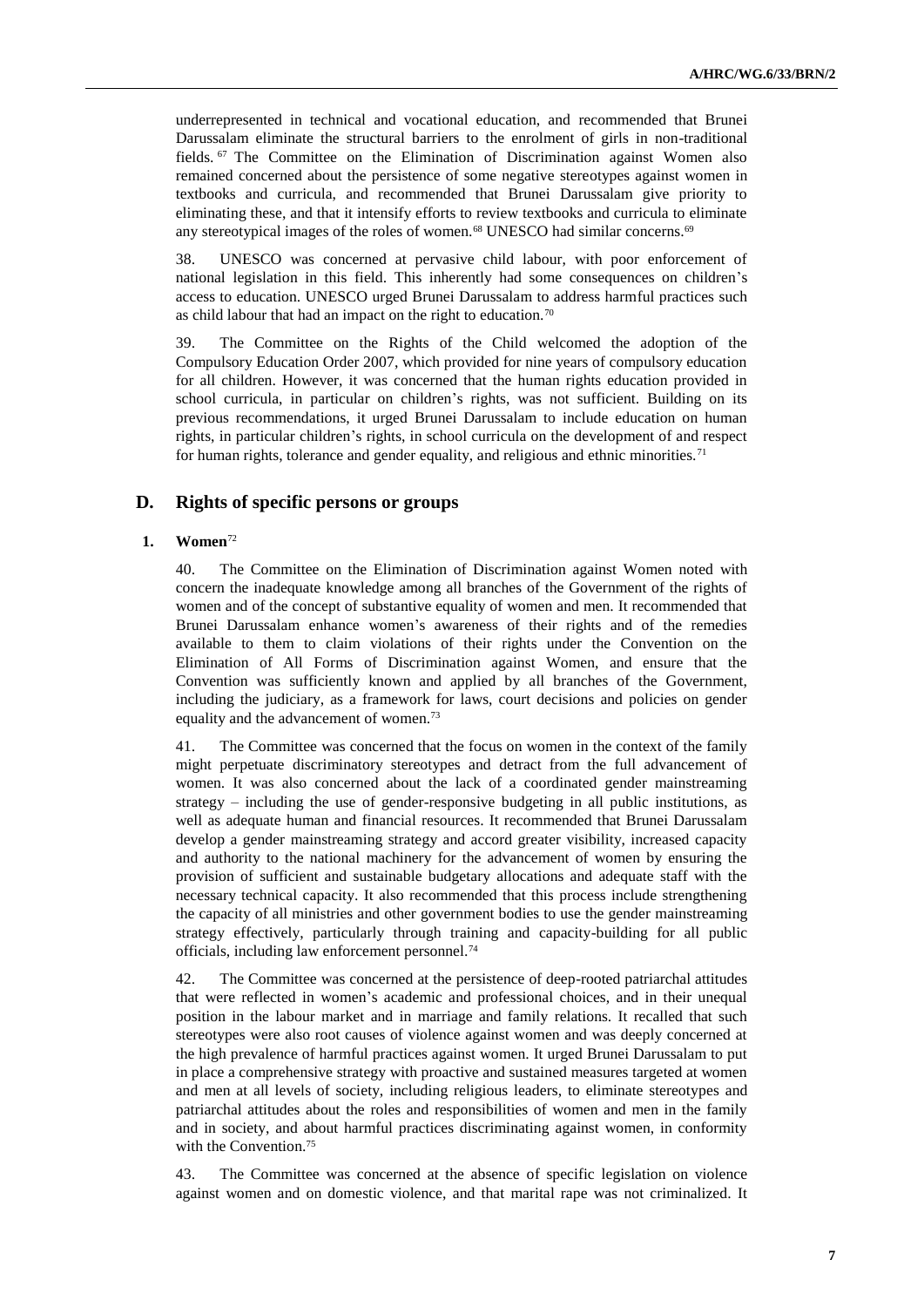noted that women rarely reported such cases. It was also concerned at the low number of investigations, prosecutions and convictions of perpetrators. It urged Brunei Darussalam to adopt specific legislation to criminalize all forms of violence against women, including domestic violence and marital rape; provide appropriate redress to all women, including female migrant and domestic workers, and stateless women; and prosecute and punish perpetrators. It also recommended the Brunei Darussalam amend the Penal Code with a view to criminalizing marital rape, strengthen support services for women victims of violence, and provide gender-sensitive training for the judiciary, law enforcement officers and health professionals.<sup>76</sup>

44. The Committee was concerned at the low participation of women in political and public life, particularly in decision-making positions at all levels, owing to persistent traditional and patriarchal attitudes regarding the role of women in society. It was also concerned at the lack of policies and measures to increase their participation. It urged Brunei Darussalam to increase their participation at all levels, build the capacity and selfesteem of women politicians, and conduct awareness-raising activities for politicians, community leaders, journalists and the general public on the importance of women's participation in decision-making.<sup>77</sup> It was further concerned that no temporary special measures, such as a system of quotas aimed at accelerating equality between women and men, had been adopted or were envisaged in the near future as part of a strategy to accelerate the achievement of de facto or substantive equality between women and men in all areas. It recommended that Brunei Darussalam adopt and implement such measures where women were underrepresented or disadvantaged, including in political and public life and decision-making, and include in its legislation provisions to encourage the use of temporary special measures in both the public and private sectors.<sup>78</sup>

45. The Committee was concerned at women facing multiple and intersecting forms of discrimination, particularly women with disabilities, women migrant workers, women domestic workers and stateless women. It recommended that Brunei Darussalam ensure equal rights and opportunities for those women, improve their access to education, employment and health care, and protect them from violence, abuse and exploitation.<sup>79</sup>

46. The Committee was concerned at the persistence of a significant number of discriminatory laws, including provisions relating to marriage and divorce, particularly in personal status laws, and at unequal and limited rights for women in relation to divorce and inheritance. It recommended that Brunei Darussalam reform the Islamic Family Law Act, taking into consideration the experiences of countries with similar religious backgrounds and legal systems that had successfully harmonized their national legislation with their legally binding obligations, specifically with regard to matters of property, divorce, inheritance, and the requirement of authorization from the guardian (*wali*) in order to enter into marriage. It recommended repealing the law that penalized unmarried women who left their parents or *wali*. 80

47. The Committee on the Elimination of Discrimination against Women and the Committee on the Rights of the Child were deeply concerned about the high prevalence of child marriages among girls, including at the very low minimum age of marriage, which was 14 years under customary marriage laws, 15 years for ethnic Chinese, and 16 years for Muslim girls, as compared with 18 years for Muslim boys, and about the negative effects of such marriages on young girls. Both urged that Brunei Darussalam raise it for all girls and boys to 18 years, take effective measures to prevent and combat child marriage, and develop awareness-raising campaigns and programmes.<sup>81</sup>

48. The Committee on the Elimination of Discrimination against Women was concerned at the general lack of updated and disaggregated statistical data, and called upon Brunei Darussalam to develop a gender indicator system to improve the collection of data to assess the impact and effectiveness of policies and programmes aimed at mainstreaming gender equality and enhancing women's enjoyment of their human rights.<sup>82</sup>

#### **2. Children**<sup>83</sup>

49. The Committee on the Rights of the Child remained concerned about the persistence of the practice of corporal punishment in families, in schools and institutions, particularly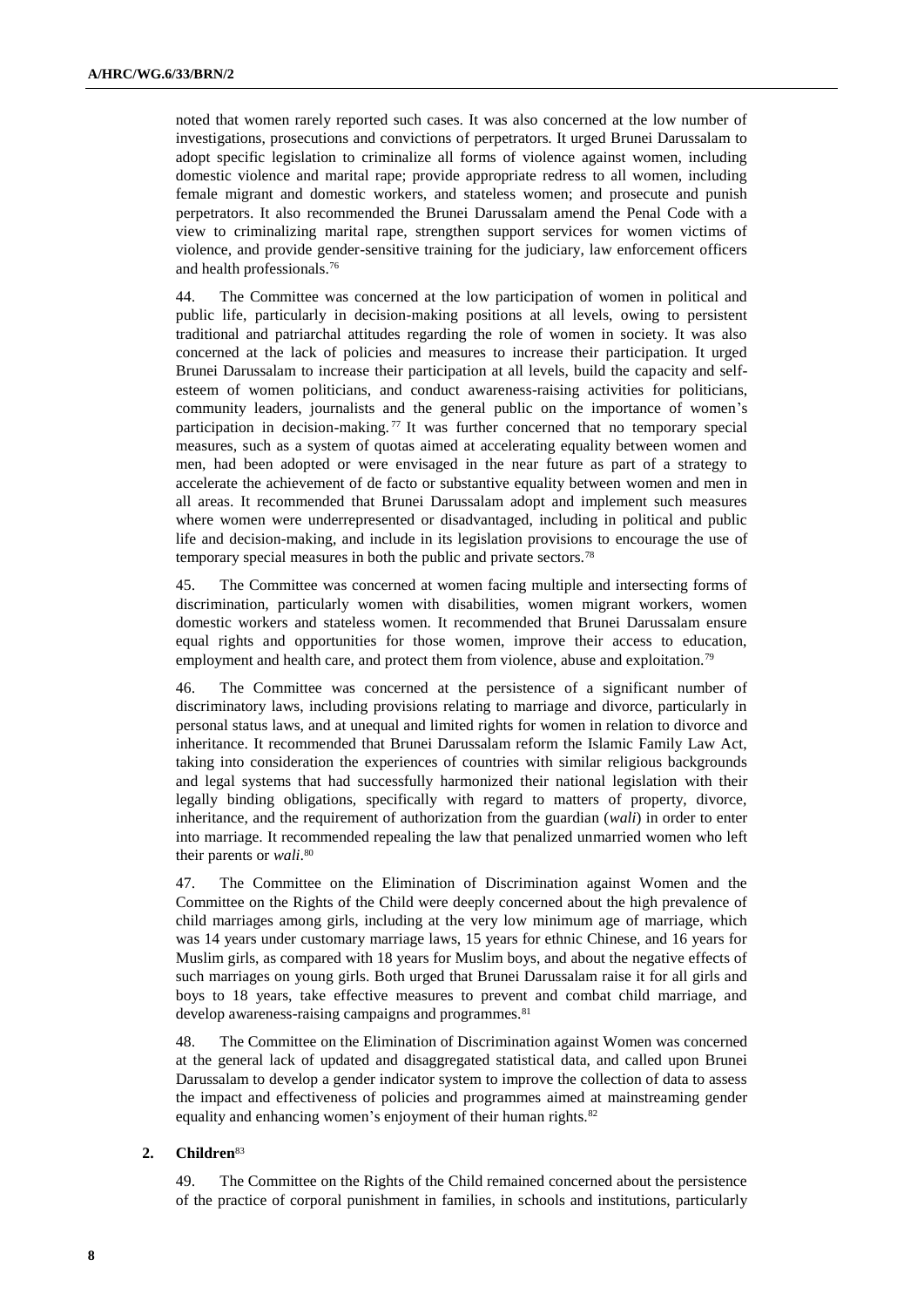by school headmasters and principals, and in alternative care settings and penal institutions, and as a sentence for crimes. It urged Brunei Darussalam to explicitly prohibit corporal punishment in all settings, implement these laws effectively, and introduce sustained public education, awareness-raising and social mobilization programmes, with the whole society, including children, being involved in the design and implementation of preventive strategies.<sup>84</sup>

50. The ILO Committee of Experts observed that children of migrant workers were at an increased risk of becoming victims of sale and trafficking. It requested that they be protected from this worst form of child labour and that information be provided on the progress made in this regard.<sup>85</sup>

51. The Committee on the Rights of the Child welcomed the explicit inclusion of the principle of the best interests of the child in the Children and Young Persons Order 2006, and recommended that this right be appropriately integrated and consistently interpreted and applied in all legislative, administrative and judicial proceedings and decisions.<sup>86</sup>

52. The Committee on the Elimination of Discrimination against Women and the Committee on the Rights of the Child were deeply concerned at the high prevalence and denial of the grave nature of female genital mutilation and circumcision in Brunei Darussalam.<sup>87</sup> They urged Brunei Darussalam to eliminate this practice, expeditiously adopt legislation to specifically criminalize it, and prosecute and punish perpetrators. <sup>88</sup> The Committee on the Rights of the Child urged Brunei Darussalam to set up awareness-raising campaigns and educational programmes on the harmful impact of female genital mutilation on the physical and psychological health of the girl child and ensure that those campaigns and programmes were systematically and consistently mainstreamed and targeted at all segments of society.<sup>89</sup>

53. The ILO Committee of Experts asked about any measures taken or envisaged to ensure that the minimum age applied to all types of work, including work outside a contractual employment relationship. It asked whether the provisions of the Employment Order 2009 applied equally to migrant children and, if not, requested that the Government identify the laws and regulations that regulated the minimum age of employment for those workers.<sup>90</sup>

54. The same Committee requested that the Government take the necessary measures to combat child labour, by adopting a national policy for its progressive abolition and implementing relevant programmes of action.<sup>91</sup> It requested that the Government ensure that sufficient up-to-date data on the prevalence of the worst forms of child labour were made available.<sup>92</sup>

55. Concerned at the absence of a list of hazardous work in which children should not be involved, the Committee on the Rights of the Child urged Brunei Darussalam to enforce its national legislation to ensure that child labour, including in the informal sector and in family businesses, was in full compliance with international standards. It also recommended that Brunei Darussalam revise the relevant provisions of the Employment Order 2009, strengthen the implementation of labour laws by establishing labour inspections, and ensure that anyone violating legislation on child labour was held accountable.<sup>93</sup> The same Committee and the ILO Committee of Experts hoped that the list of types of hazardous work prohibited to young persons under the age of 18 years would be finalized.<sup>94</sup>

56. Concerned at the limited number of leisure, recreational and cultural facilities for children, the Committee on the Rights of the Child recommended that Brunei Darussalam allocate resources to initiatives promoting and facilitating children's playtime and other self-organized activities in public places, schools and children's institutions and at home.<sup>95</sup>

#### **3. Persons with disabilities**<sup>96</sup>

57. While noting with appreciation the establishment of the Special Committee on Persons with Disabilities and the Elderly, the Committee on the Rights of the Child was concerned at the lack of reliable disaggregated data on children with disabilities. It urged Brunei Darussalam to adopt a human rights-based approach to disability; set up a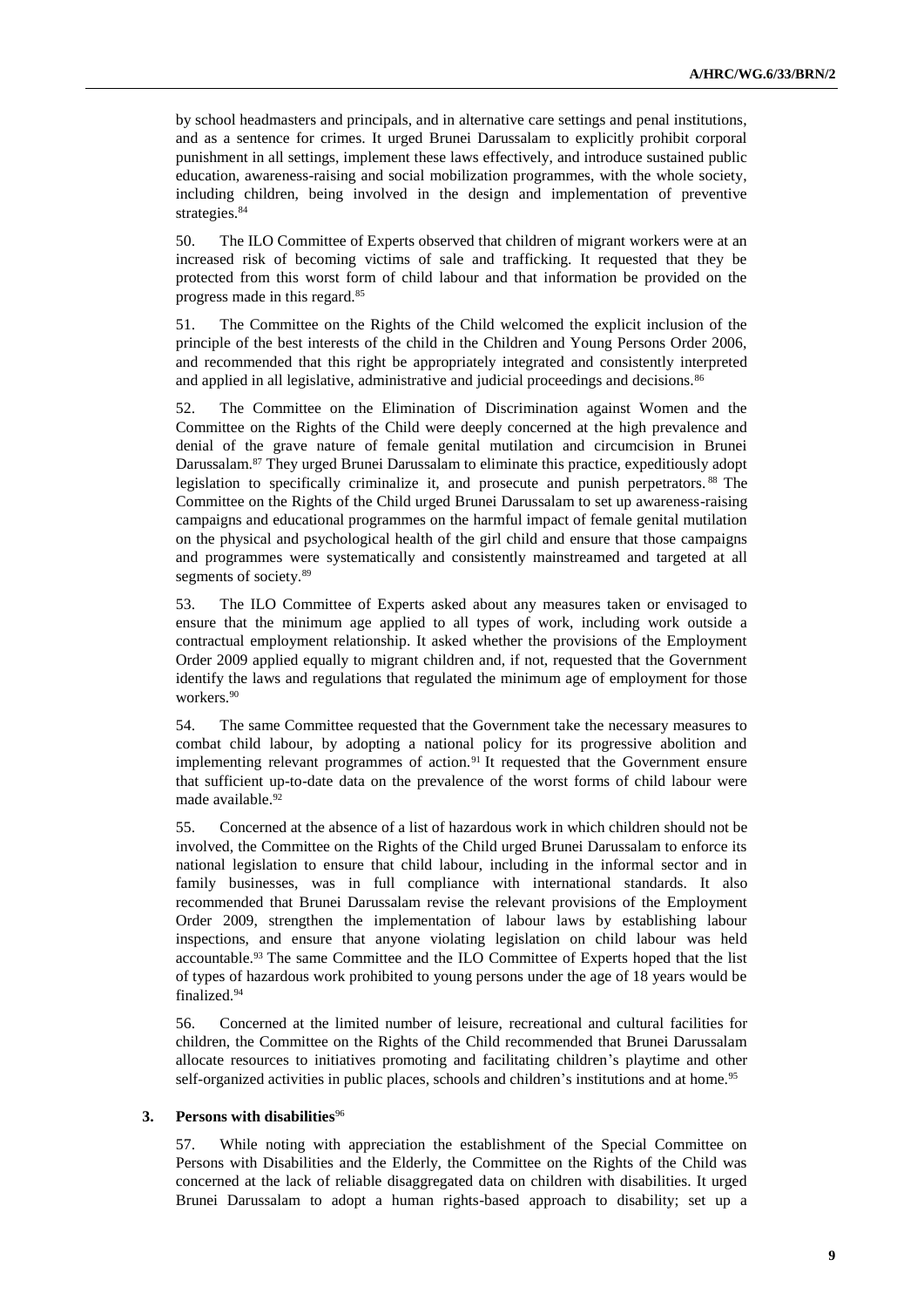comprehensive strategy for the inclusion of children with disabilities; establish a system for collecting data on children with disabilities, focusing on types of disability; develop an efficient system for the early detection and diagnosis of disability; and put in place appropriate policies and programmes, including rehabilitation and reintegration programmes for children suffering from multiple and intersecting forms of discrimination.<sup>97</sup>

58. The Committee on the Rights of the Child was also concerned that a number of children with disabilities were deprived of education, and that most schools were not accessible to such children and did not provide inclusive education. It recommended that Brunei Darussalam ensure that all children with disabilities had access to education and that the country allocate adequate human, financial and technical resources for schools to effectively strengthen inclusive education.<sup>98</sup> UNESCO reiterated those concerns and noted that despite the commitments of the Ministry of Education, progress remained to be achieved regarding access to education for children with special needs. UNESCO encouraged further efforts to ensure equal access to education for all, especially vulnerable groups such as children with special needs.<sup>99</sup>

#### **4. Stateless persons**<sup>100</sup>

59. UNHCR, the Committee on the Rights of the Child and the Committee on the Elimination of Discrimination against Women noted with concern that a woman of Brunei Darussalam married to a foreign national was required to submit an application under the Nationality Act (chap. 15) in order to transmit her citizenship to her children, whereas the children of a father who was a national of Brunei Darussalam and a mother who was not automatically acquired nationality of Brunei Darussalam. They were also concerned that the foreign husband of a woman who was a national of Brunei Darussalam and the foreign wife of a man who was a national of Brunei Darussalam did not enjoy equal status when applying for permanent residence. They encouraged Brunei Darussalam to amend the Act with a view to bringing it into full compliance with the Committee on the Elimination of Discrimination against Women and enabling women nationals of Brunei Darussalam to transmit their nationality to their children and foreign spouses on a basis of equality with male nationals of Brunei Darussalam. <sup>101</sup> UNHCR recommended removing the racially discriminatory provisions, and that this amendment be made retroactive in effect.<sup>102</sup>

60. The Committee on the Rights of the Child noted with appreciation efforts to naturalize and assimilate a large number of stateless permanent residents. Nevertheless, barriers remained for the naturalization of the majority of stateless persons, particularly stateless children. It recommended that Brunei Darussalam provide birth registration and access to basic rights, such as health and education, to all stateless children and their families on the country's territory, irrespective of their legal status.<sup>103</sup>

61. The Committee on the Rights of the Child was concerned at the lack of awareness among parents and guardians of stateless children regarding the need to register their children as citizens, under the Nationality Act. It urged Brunei Darussalam to naturalize stateless children and conduct awareness-raising campaigns among parents and guardians of stateless children.<sup>104</sup> UNHCR noted that the Births and Deaths Registration Act (chap. 79) provided that all children born in Brunei Darussalam should have their births registered. It recommended that Brunei Darussalam conduct a comparative review of regional good practices and implement policies to ensure that the births of all children were registered without discrimination.<sup>105</sup>

62. The Committee on the Rights of the Child remained concerned that children were not always registered at birth, despite the measures taken to ensure this. The Committee reiterated its previous recommendation and urged Brunei Darussalam to intensify its efforts in taking all the measures necessary to ensure the registration at birth of all children, in both rural and urban areas, of children in migration circumstances, including irregular migration, and of children in Kampong Ayer (the "water village").<sup>106</sup>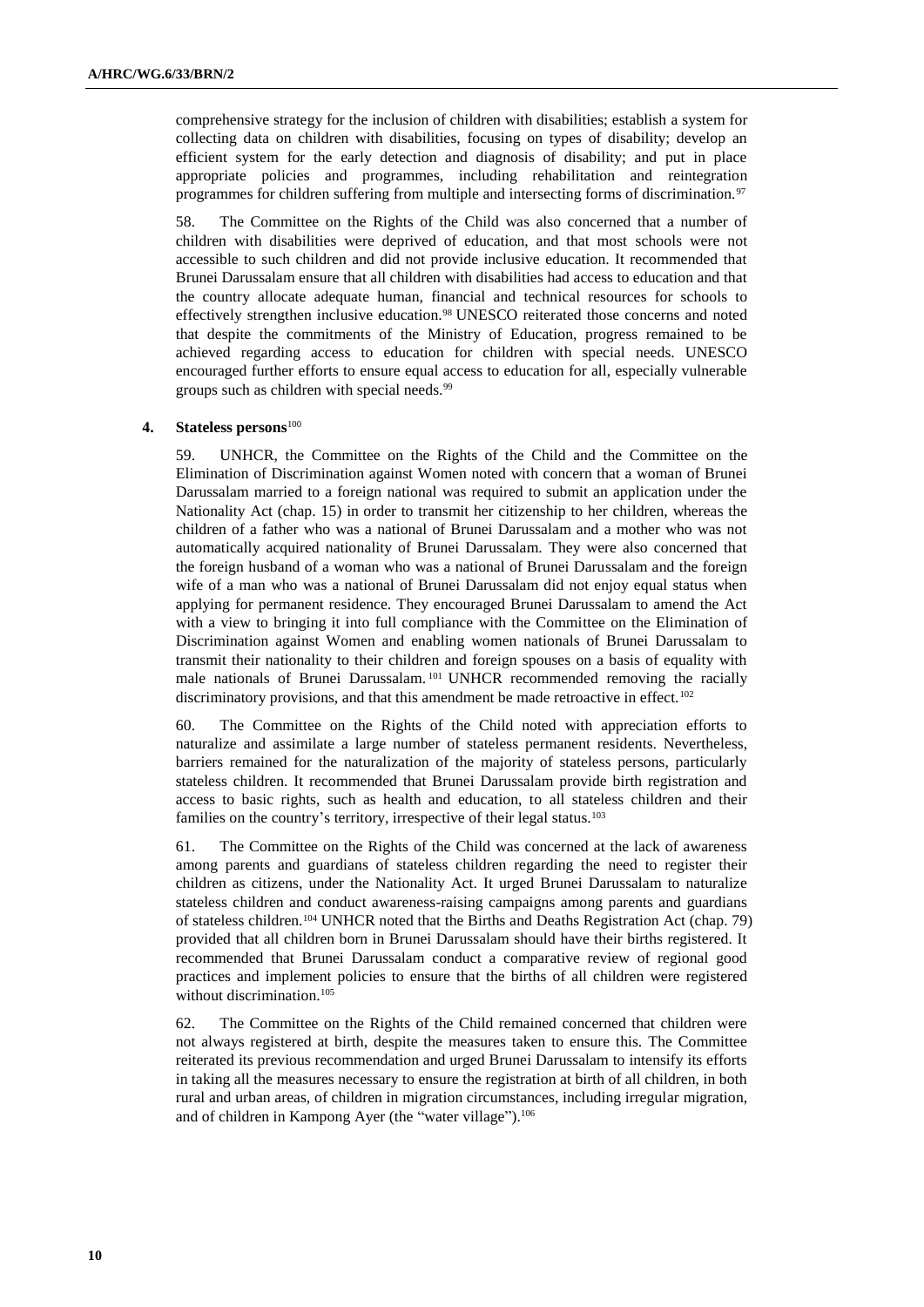*Notes*

- <sup>1</sup> Tables containing information on the scope of international obligations and cooperation with international human rights mechanisms and bodies for Brunei Darussalam will be available at [www.ohchr.org/EN/HRBodies/UPR/Pages/BNIndex.aspx.](file:///C:/Users/Abu-Harthieh/AppData/Local/Microsoft/Windows/INetCache/Content.Outlook/EPA58F1D/www.ohchr.org/EN/HRBodies/UPR/Pages/BNIndex.aspx)
- <sup>2</sup> For relevant recommendations, see A/HRC/27/11, paras. 113.1–113.38, 113.55, 113.83, 113.98, 113.107 and 113.112–113.120.
- CEDAW/C/BRN/CO/1-2, para. 49; and CRC/C/BRN/CO/2-3, paras. 50 and 72.
- CRC/C/BRN/CO/2-3, paras. 50 and 72.
- CEDAW/C/BRN/CO/1-2, para. 44.
- Ibid., paras. 32–33.
- $\frac{7}{1}$  Ibid., para. 23 (e).
- Ibid., para. 33 (d).
- Ibid., paras. 24–25.
- CRC/C/BRN/CO/2-3, paras. 71.
- <sup>11</sup> UNHCR submission for the universal periodic review of Brunei Darussalam, pp. 2 and 5. For the relevant recommendation, see A/HRC/27/11, para. 113.36 (Uruguay).
- CRC/C/BRN/CO/2-3, paras. 63–64; and UNHCR submission, p. 4.
- <sup>13</sup> UNESCO submission for the universal periodic review of Brunei Darussalam, para. 24.
- CEDAW/C/BRN/CO/1-2, paras. 8–9 and 29.
- <sup>15</sup> UNHCR submission, p. 3. For the relevant recommendation, see A/HRC/27/11, para. 113.53 (Argentina).
- CRC/C/BRN/CO/2-3, paras. 7–8. See also CRC/C/15/Add.219, para. 5.
- CEDAW/C/BRN/CO/1-2, para. 47.
- CRC/C/BRN/CO/2-3, para. 74.
- Ibid., para. 73.
- <sup>20</sup> For relevant recommendations, see A/HRC/27/11, paras. 113.59, 113.73, 113.84-113.90, 113.92-113.93, 113.95–113.96, 113.102–113.106, 113.110–113.111, 113.168, 113.175 and 113.180.
- CEDAW/C/BRN/CO/1-2, paras. 40–41; and CRC/C/BRN/CO/2-3, paras. 17–18.
- CRC/C/BRN/CO/2-3, paras. 17–18.
- Ibid., paras. 13–14.
- Ibid., paras. 11–12.
- Ibid., paras. 15–16.
- Ibid., paras. 19–20. See also CRC/C/15/Add.219, para. 21.
- UNESCO submission, p. 5.
- CRC/C/BRN/CO/2-3, paras. 21–22.
- <sup>29</sup> For relevant recommendations, see A/HRC/27/11, paras. 113.53, 113.56, 113.69-113.72, 113.121-113.123 and 113.125.
- CEDAW/C/BRN/CO/1-2, paras. 14–15.
- CRC/C/BRN/CO/2-3, paras. 25–26. See also CRC/C/15/Add.219, para. 24.
- CRC/C/BRN/CO/2-3, paras. 45–46 (a).
- CEDAW/C/BRN/CO/1-2, paras. 12–13.
- For relevant recommendations, see A/HRC/27/11, paras. 113.159–113.160, 113.166 and 113.181.
- CEDAW/C/BRN/CO/1-2, para. 46.
- For relevant recommendations, see A/HRC/27/11, paras. 113.41, 113.48, 113.52, 113.58, 113.60– 113.61, 113.64, 113.66, 113.94, 113.126–113.132, 113.134, 113.136–113.137 and 113.143–113.149.
- CEDAW/C/BRN/CO/1-2, para. 12; and CRC/C/BRN/CO/2-3, paras. 9–10. See also CRC/C/BRN/CO/2-3, para. 45.
- CEDAW/C/BRN/CO/1-2, paras. 12–13.
- CRC/C/BRN/CO/2-3, paras. 9–10.
- Ibid., paras. 45–46.
- For relevant recommendations, see A/HRC/27/11, paras. 113.56, 113.62–113.63, 113.68 and 113.74– 113.77.
- CRC/C/BRN/CO/2-3, paras. 29–30.
- Ibid., paras. 69–70. See CRC/C/15/Add.219, para. 55.
- For relevant recommendations, see A/HRC/27/11, paras. 113.43, 113.45–113.51, 113.53, 113.67, 113.79–113.80, 113.125 and 113.150–113.151.
- CRC/C/BRN/CO/2-3, paras. 35–36.
- UNESCO submission, paras. 3–8 and 19–22.
- Ibid., paras. 9 and 18.
- For relevant recommendations, see A/HRC/27/11, paras. 113.52, 113.94, 113.134 and 113.140– 113.149.
- CEDAW/C/BRN/CO/1-2, paras. 24–25.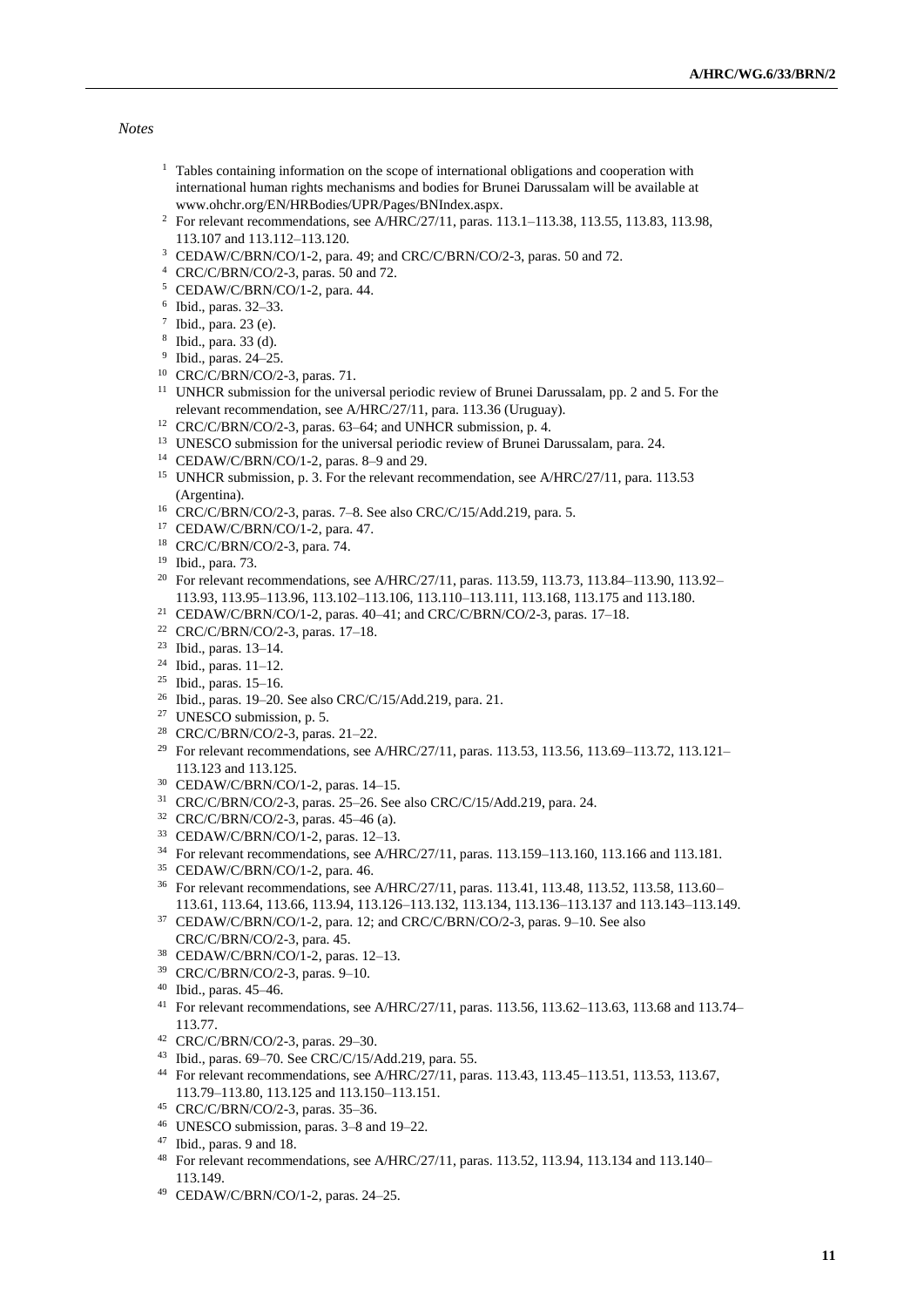- See www.ilo.org/dyn/normlex/en/f?p=1000:13100:0::NO:13100:P13100\_COMMENT\_ID:3242312.
- CRC/C/BRN/CO/2-3, paras. 67–68.
- Ibid., and see www.ilo.org/dyn/normlex/en/f?p=1000:13100:0::NO:13100:P13100 COMMENT\_ID:3185761.
- See www.ilo.org/dyn/normlex/en/f?p=1000:13100:0::NO:13100:P13100\_COMMENT\_ID:3185761.
- For relevant recommendations, see A/HRC/27/11, paras. 113.91, 113.101, 113.108, 113.135 and 113.183.
- CRC/C/BRN/CO/2-3, paras. 47–48.
- For the relevant recommendation, see A/HRC/27/11, para. 113.51.
- CEDAW/C/BRN/CO/1-2, paras. 32–33.
- For relevant recommendations, see A/HRC/27/11, paras. 113.81, 113.109 and 113.169–113.174.
- CEDAW/C/BRN/CO/1-2, paras. 34–35; and CRC/C/BRN/CO/2-3, paras. 53–54.
- UNESCO submission, p. 4.
- CRC/C/BRN/CO/2-3, paras. 53–54.
- Ibid., paras. 51–52.
- Ibid., paras. 55–56.
- Ibid., paras. 57–58.
- For relevant recommendations, see A/HRC/27/11, paras. 113.97, 113.167, 113.170, 113.176–113.177, 113.179, 113.182 and 113.185–113.188.
- UNESCO submission, pp. 2 and 4–5.
- CEDAW/C/BRN/CO/1-2, paras. 30–31; and UNESCO submission, pp. 3–5.
- CEDAW/C/BRN/CO/1-2, paras. 30–31.
- UNESCO submission, pp. 3–5.
- Ibid., p. 5.
- CRC/C/BRN/CO/2-3, paras. 59–60. See CRC/C/15/Add.219, para. 50.
- For relevant recommendations, see A/HRC/27/11, paras. 113.39, 113.42, 113.54, 113.99, 113.124, 113.133, 113.135, 113.153–113.158 and 113.161.
- CEDAW/C/BRN/CO/1-2, paras. 10–11.
- Ibid., paras. 16–17.
- Ibid., paras. 20–21.
- Ibid., paras. 22–23.
- Ibid., paras. 26–27.
- Ibid., paras. 18–19.
- Ibid., paras. 36–37.
- Ibid., paras. 38–39.
- CRC/C/BRN/CO/2-3, paras. 23–24 and 43–44; and CEDAW/C/BRN/CO/1-2, paras. 38–39.
- CEDAW/C/BRN/CO/1-2, paras. 42–43.
- For relevant recommendations, see A/HRC/27/11, paras. 113.40, 113.78, 113.93, 113.138–113.142, 113.144 and 113.184.
- CRC/C/BRN/CO/2-3, paras. 39–40.
- See www.ilo.org/dyn/normlex/en/f?p=1000:13100:0::NO:13100:P13100\_COMMENT\_ID:3185761.
- CRC/C/BRN/CO/2-3, paras. 27–28.
- CEDAW/C/BRN/CO/1-2, paras. 34–35; and CRC/C/BRN/CO/2-3, paras. 41–42.
- Ibid.
- CRC/C/BRN/CO/2-3, paras. 41–42.
- See www.ilo.org/dyn/normlex/en/f?p=1000:13100:0::NO:13100:P13100\_COMMENT\_ID:3338762. Ibid.
- See www.ilo.org/dyn/normlex/en/f?p=1000:13100:0::NO:13100:P13100\_COMMENT\_ID:3185761.
- CRC/C/BRN/CO/2-3, paras. 65–66.
- See www.ilo.org/dyn/normlex/en/f?p=1000:13100:0::NO:13100:P13100\_COMMENT\_ID:3339590; and CRC/C/BRN/CO/2-3, paras. 65–66.
- CRC/C/BRN/CO/2-3, paras. 61–62.
- For relevant recommendations, see A/HRC/27/11, paras. 113.31, 113.108, 113.161, 113.168 and 113.189.
- CRC/C/BRN/CO/2-3, paras. 49–50.
- Ibid.
- UNESCO submission, pp. 4–5.
- For relevant recommendations, see A/HRC/27/11, paras. 113.53, 113.79–113.80 and 113.125.
- UNHCR submission, pp. 3–4; CEDAW/C/BRN/CO/1-2, paras. 28–29; and CRC/C/BRN/CO/2-3, paras. 33–34. For the relevant recommendation, see A/HRC/27/11, para. 113.125 (France).
- <sup>102</sup> UNHCR submission, p. 3–4.
- CRC/C/BRN/CO/2-3, paras. 63–64.
- CRC/C/BRN/CO/2-3, paras. 33–34.